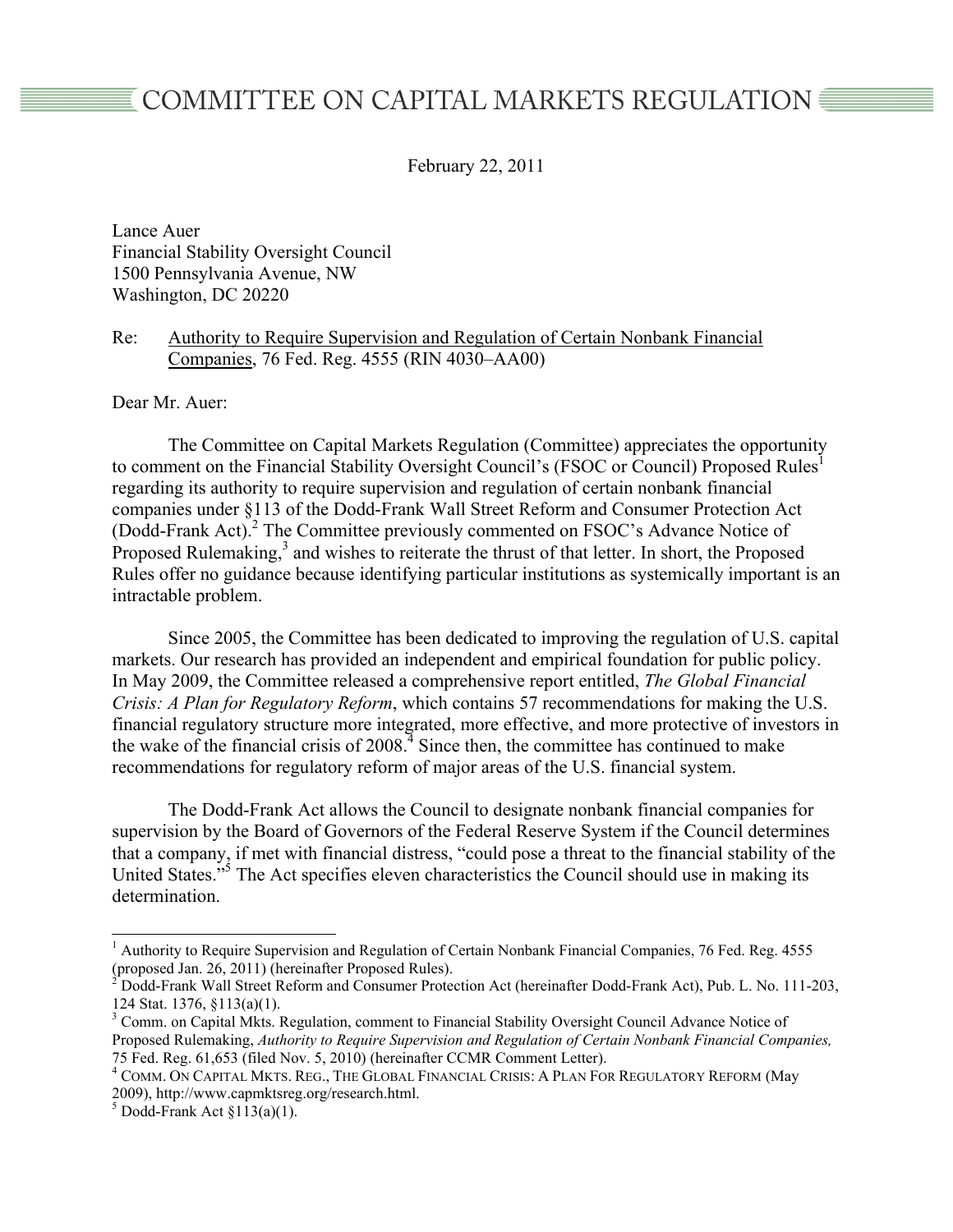In October 2010, the Council issued an advance notice of proposed rulemaking regarding this authority and provided an opportunity for comment. The Committee filed a comment letter showing that there is no principled way to single out particular firms as systemically important and that doing so would increase moral hazard, introduce market distortions, and inevitably lead to legal challenge.<sup>6</sup> The Committee recommended that the Council avoid making any such designations at all or, if the Council was determined to designate firms for enhanced supervision by the Federal Reserve, that it use a single, objective factor: total assets.<sup>7</sup>

# **Individual Determinations**

The Dodd-Frank Act lists the eleven factors to be considered in making these determinations:

- 1. extent of leverage;
- 2. nature of off-balance-sheet exposures;
- 3. relationships to other significant nonbank financial and bank holding companies;
- 4. importance as a source of credit and liquidity;
- 5. importance as a source of credit for low-income, minority, or underserved communities;
- 6. whether assets are managed or owned;
- 7. nature, scope, size, scale, concentration, interconnectedness, and mix of activities;
- 8. degree of existing regulation by primary financial regulatory agencies;
- 9. amount and nature of assets;
- 10. amount and nature of liabilities; and
- 11. "any other risk-related factors that the Council deems appropriate."<sup>8</sup>

The FSOC Proposed Rules list the same eleven considerations.<sup>9</sup> In its discussion of the Proposed Rules, the Council suggests a framework comprised of two groups and six categories to be used in making these determinations:

Group I: Potential for spillover to the broader financial system or real economy

- 1. size;
- 2. lack of substitutes;
- 3. interconnectedness;

## Group II: Vulnerability to financial distress

- 4. leverage;
- 5. liquidity risk and maturity mismatch;
- 6. existing regulatory scrutiny.<sup>10</sup>

 <sup>6</sup> CCMR Comment Letter, *supra* note 3. <sup>7</sup> *Id.*

 $\frac{8}{9}$  Dodd-Frank Act  $\frac{8113(a)(2)}{10(a)}$ 

Proposed Rules §1310.10(c), 76 Fed. Reg. at 4563–64.<br><sup>10</sup> FSOC Proposed Rules, 76 Fed. Reg. at 4560.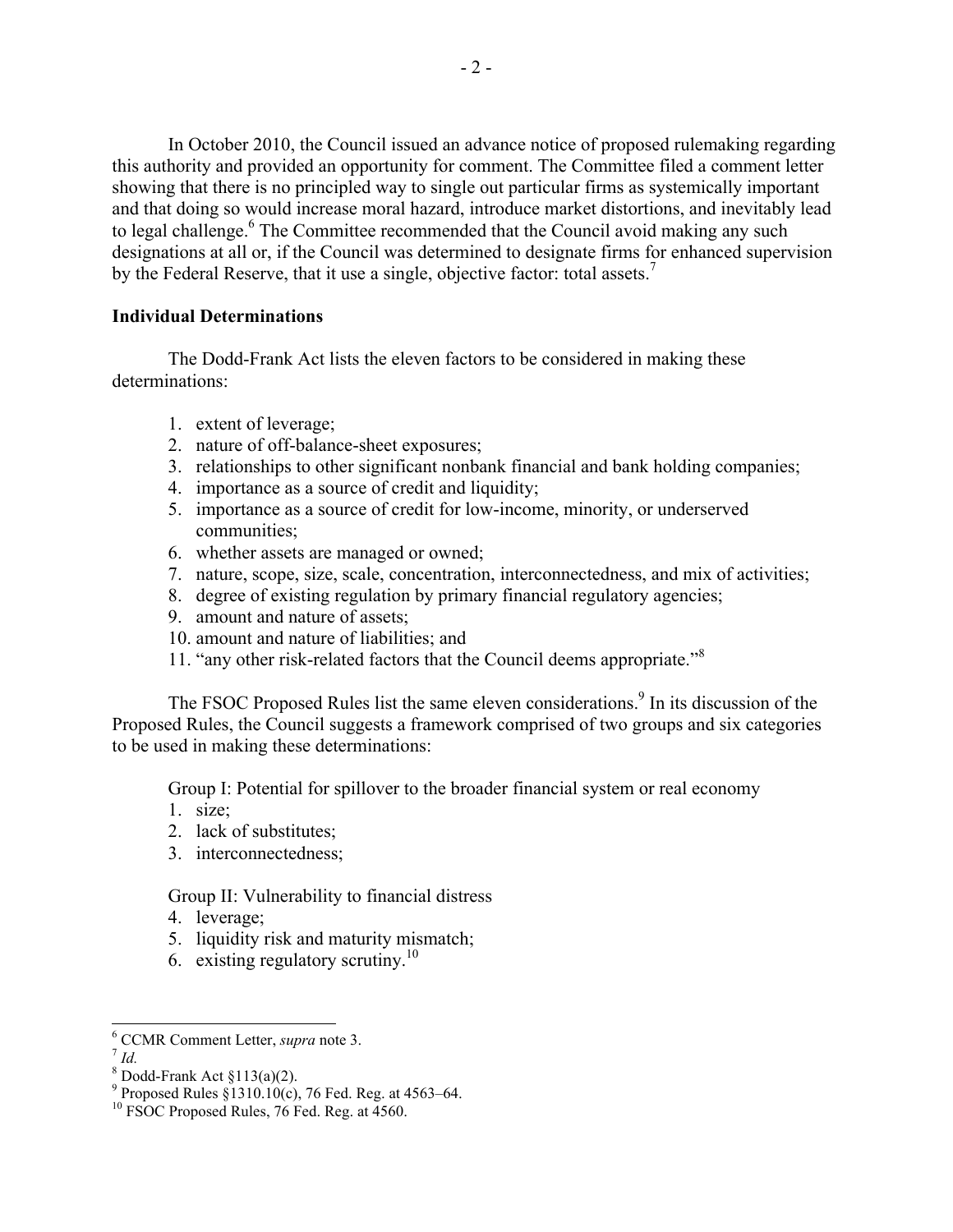This framework, however, is not incorporated into the actual rules. Rather, these Proposed Rules, developed after reviewing all of the comments FSOC received on its earlier release, add essentially nothing beyond what the Dodd-Frank Act sets out.

Both the eleven measures and the framework of two groups with six factors suffer from several problems.<sup>11</sup> First, several terms are too ambiguous to provide any meaningful guidance. Other terms, such as source of credit for undeserved communities (captured within "lack of substitutes" in the framework), are irrelevant to the issues of systemic risk or financial stability. Overall the criteria's ambiguity leaves too much discretion to the Council, renders the identification of particular financial institutions intractable, and in turn will make the Council's determinations susceptible to legal challenges.

In its letters dated June 14,  $2010^{12}$  and November 5,  $2010$ ,<sup>13</sup> and on several prior occasions,14 the Committee noted its opposition to labeling financial institutions as systemically important. Making individual determinations of systemic risk will adversely impact markets by increasing moral hazard and introducing uncertainties and distortions. Moreover, doing so on the basis of vague standards will prompt costly and time consuming legal challenges.

### **Asset Thresholds**

To be clear, the Committee believes it is unwise even to attempt to designate firms as systemically important. But if FSOC is going to do so, then asset thresholds are the only sensible method. This objective approach would reduce or avoid moral hazard, market uncertainty, and the attachment of any stigma, particularly if the threshold is over-inclusive. In its letter dated November 5, 2010, the Committee provided data revealing the number of firms across a variety of industries that would exceed a hypothetical threshold of \$20 billion in net assets.<sup>15</sup>

#### **Uncertainty of Regulatory Plan**

The Dodd-Frank Act allocates the ability to make these determinations to the Council, yet delegates the authority to regulate the designated institutions to the Federal Reserve, which has not yet announced how it plans to supervise them. The concerns we have expressed are only exacerbated by this uncertainty. It is difficult to create a plan to designate certain firms for a solution when the solution itself is undetermined. Once again, the Committee recommends that no designations be made, but if they are to be made, at the very least they should be reserved until the Federal Reserve has developed its supervisory plan.

<sup>&</sup>lt;sup>11</sup> *Id.* at 4563–64.<br><sup>12</sup> Letter from the Comm. on Capital Mkts. Regulation to Christopher Dodd, Chairman, Richard Shelby, Ranking Member, S. Comm. on Banking, Hous. & Urban Affairs, Barney Frank, Chairman, Spencer Bachus, Member, H. Comm. on Fin. Servs. (June 14, 2010).<br><sup>13</sup> CCRM Comment Letter, *supra* note 3.

<sup>&</sup>lt;sup>14</sup> See Letter from the Comm. on Capital Mkts. Regulation to Christopher Dodd, Chairman, Richard Shelby, Ranking Member, S. Comm. on Banking, Hous. & Urban Affairs (May 4, 2010) (addressing the formulation of key legislative provisions of the Dodd-Frank Act); Letter from the Comm. on Capital Mkts. Regulation to Christopher Dodd, Chairman, Richard Shelby, Ranking Member, S. Comm. on Banking, Hous. & Urban Affairs, and Blanche Lincoln, Chairman, Saxby Chambliss, Ranking Member, S. Comm. on Agric., Nutrition & Forestry (Apr. 26, 2010). 15 CCRM Comment Letter, *supra* note 3.